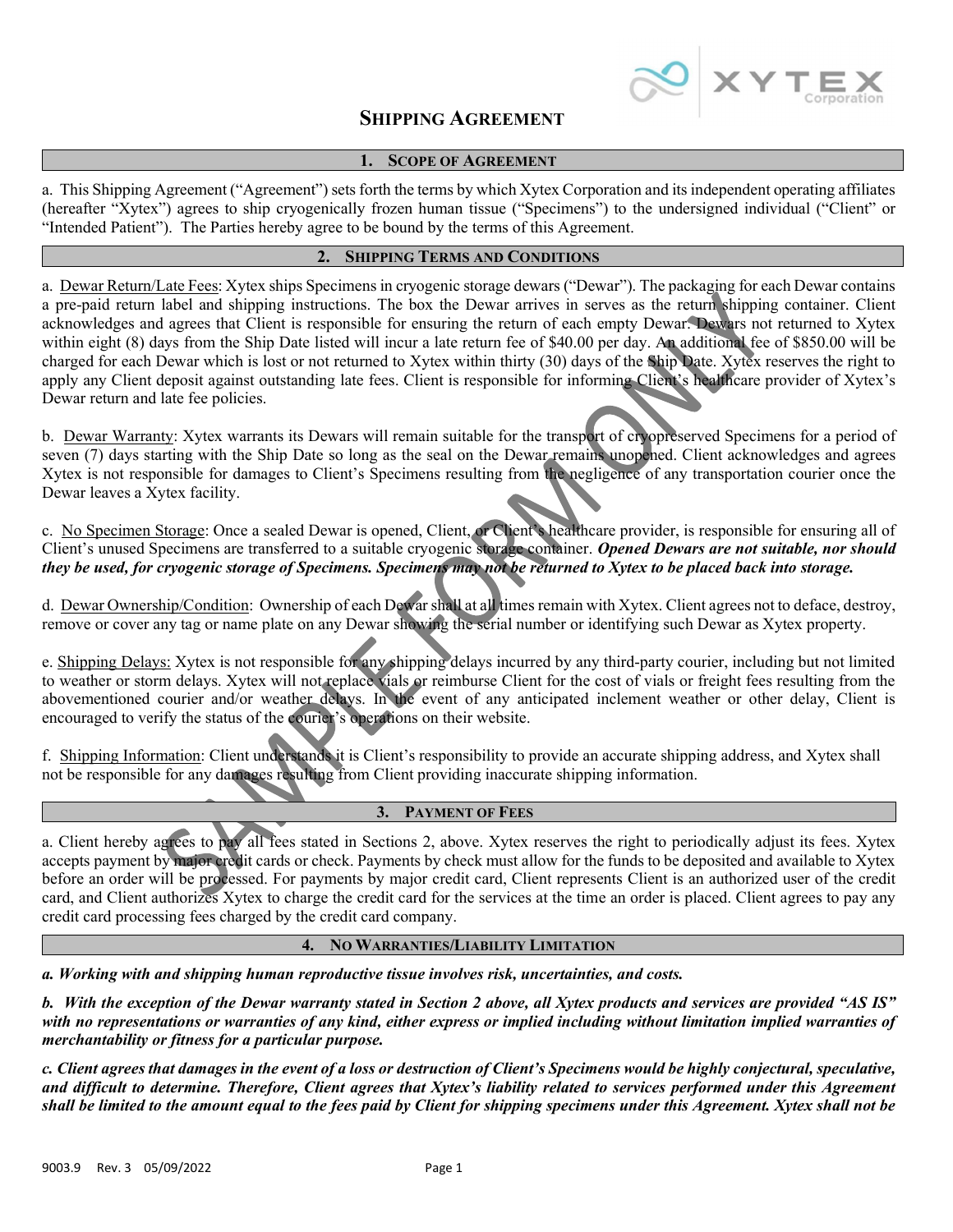liable for any special, incidental, consequential, compensatory, punitive, or exemplary damages, including costs and expenses associated with infertility treatment, in connection with this Agreement.

### 5. INDEMNIFICATION

a. Client agrees to indemnify, defend and hold harmless Xytex and its owners, shareholders, subsidiaries, officers, directors, employees, agents, representatives, contractors, healthcare providers, vendors, successors and assigns, from any and all claims, losses, demands, damages, liabilities, offsets, charges, costs, obligations, or causes of action and expenses, including attorneys' and experts' fees, asserted by any third party, including Client's spouse, intimate partner, offspring, surrogate or gestational carrier, against Xytex arising out of or related to this Agreement.

## 6. DISPUTE RESOLUTION

a. Any dispute, claim or controversy arising out of or relating to this Agreement or the breach, termination, enforcement, interpretation, or validity thereof, including the determination of the scope or applicability of this Agreement to arbitrate, shall be determined by arbitration before a panel of three (3) arbitrators. Within fifteen (15) days after the commencement of arbitration, each Party shall select one person to act as arbitrator, and the two so selected shall select a third arbitrator within thirty (30) days of the commencement of the arbitration. If the arbitrators selected by the Parties are unable or fail to agree upon the third arbitrator within the allotted time, the third arbitrator shall be appointed by JAMS in accordance with its rules. All arbitrators shall serve as neutral, independent and impartial arbitrators. For Clients based in the United States of America, the arbitration shall be administered by JAMS pursuant to JAMS' Streamlined Arbitration Rules and Procedures. For international Clients, the arbitration shall be administered by JAMS pursuant to JAMS' International Arbitration Rules. The place of arbitration will be in Richmond County, Georgia and the language used in the arbitral proceedings will be English. Judgment on the award rendered by the arbitrator may be entered in any court having jurisdiction thereof. This clause shall not preclude Parties from seeking provisional remedies in aid of arbitration from a court of appropriate jurisdiction. Arbitration costs will be borne equally between Xytex and Client. If the arbitrators determine a Party to be the prevailing Party under circumstances where the prevailing Party won on some but not all of the claims and counterclaims, the arbitrators may award the prevailing Party an appropriate percentage of the costs and attorneys' fees reasonably incurred by the prevailing Party in connection with the arbitration. The Parties shall maintain the confidential nature of the arbitration proceeding and the Award, including the Hearing, except as may be necessary to prepare for or conduct the arbitration hearing on the merits, or except as may be necessary in connection with a court application for a preliminary remedy, a judicial challenge to an Award or its enforcement, or unless otherwise required by law or judicial decision.

# 7. GENERAL PROVISIONS

a. Governing Law, Jurisdiction, and Venue: This Agreement shall be governed, construed, and enforced in accordance with the laws of the State of Georgia. In the event that the arbitration clause in section 6 is invalidated or voided, or there is a judicial challenge to an arbitration award, the Parties agree that the venue for any subsequent litigation shall be the state or federal courts in Richmond County, Georgia and the Parties agree to the personal jurisdiction in the state and federal courts in Richmond County, Georgia. The Parties further agree that they irrevocably waive any right to a jury trial.

b. Termination: Xytex may unilaterally terminate this Agreement if the Client's acts or omissions are deemed by Xytex to be harmful to Xytex's business operations or reputation.

c. Headings: The headings in this Agreement are for convenience of reference only and are not a part of this Agreement and shall not limit or otherwise affect the meaning hereof.

d. Entire/Prior Agreement: This Agreement represents the complete and exclusive statement of the mutual understanding of the Parties and supersedes and replaces any previous shipping or substantially similar Agreement entered into between Xytex and Client.

e. Severability: If any provision of this Agreement is found to be unlawful, void, invalid or for any reason unenforceable by any court, then that provision shall be deemed ineffective and severable from this Agreement only to the extent it is in contravention of applicable laws and shall not affect the validity and enforceability of any remaining provisions.

f. Compliance with Foreign Laws: Xytex does not represent its products and services are compliant with laws outside of the United States. Clients in foreign jurisdictions are responsible for compliance with local laws, and should consult with an attorney if necessary.

g. Notices: Xytex shall satisfy any notice obligation or requirement under this Agreement by sending its correspondence to the most recent address or email provided by Client. Client agrees to keep Xytex informed in writing of any change in Client's pertinent contact information including, current mailing address, email address and telephone numbers. Any notices to Xytex shall be made in writing and mailed to Xytex Corporation, 1100 Emmett Street, Augusta, Georgia 30904 and emailed to info@xytex.com.

h. Binding Effect: This Agreement will be binding upon the Parties and their respective assignees, heirs, executors, and administrators.